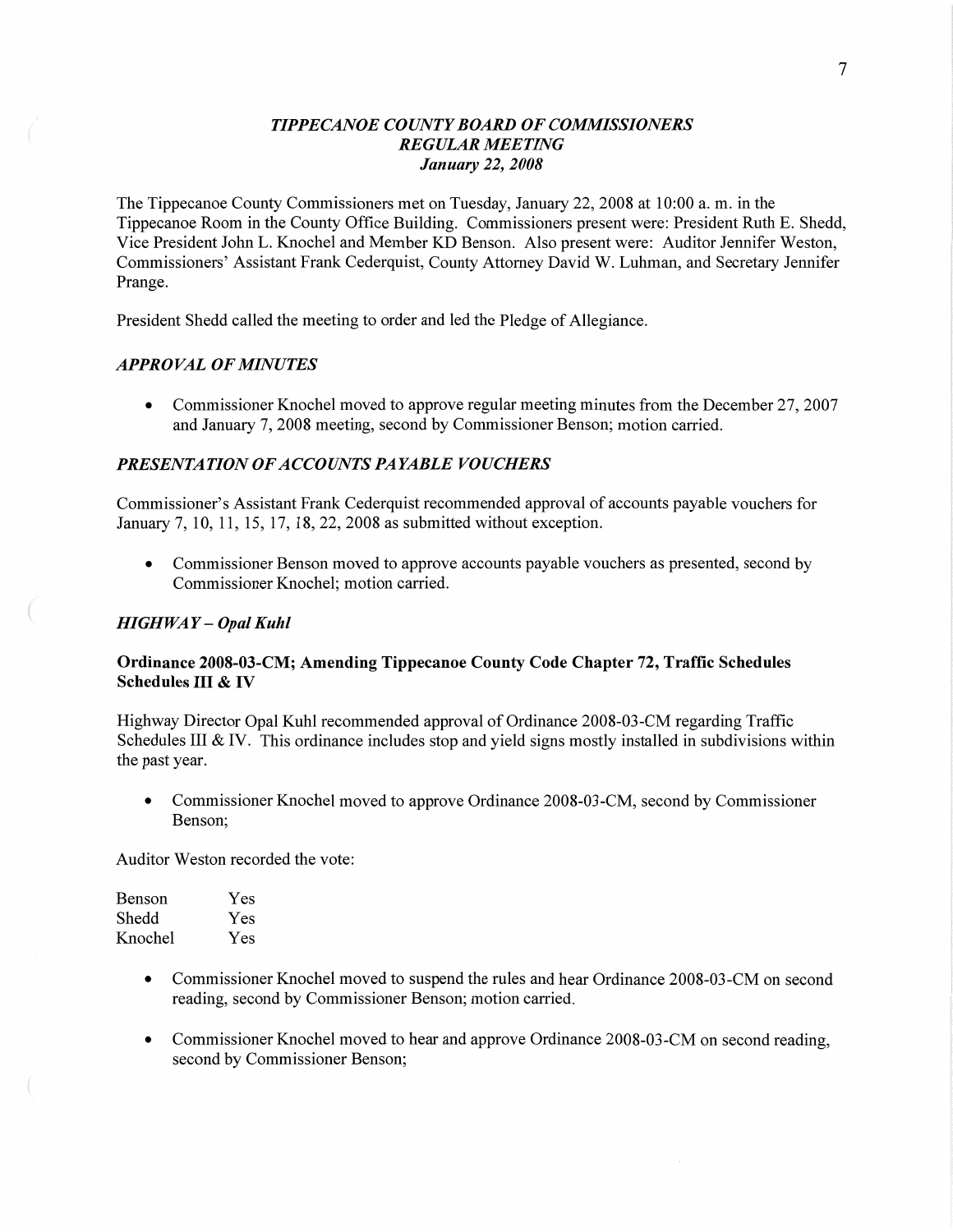Auditor Weston recorded the vote:

| Benson  | Yes |
|---------|-----|
| Knochel | Yes |
| Shedd   | Yes |

Director Kuhl recommended approval of **a** 3-year Construction Maintenance Bond in the amount of \$5,000 from James H. Drew Corporation for work in the County Right-of-Way.

**0** Commissioner Knochel **moved** to approve the Constmction Maintenance Bond as presented, second by Commissioner Benson; motion carried.

### MI TS **—** *Diane Hawkins*

Director Hawkins requested approval for a software licensing agreement with Microsoft. This three-year agreement for 533 workstations cost 25% less **than** the previous agreement. The new agreement is \$82,552 per year.

**0** Commissioner Knochel moved to accept the agreement from Microsoft, second by Commissioner Benson; motion carried.

#### *HUMAN RESOURCES* **—** *Shirley Mennen*

Director Mennen presented changes for the personnel policy manual and the job posting policy for the county. She recommends eliminating the current 5—day internal posting a 10—day external posting and simply posting a job for 5-days Where internal and external candidates may apply.

She explained the current bereavement policy in the employee manual is not consistent when referring to step-families or in—laws. The proposed policy addresses both issues and should eliminate questions in the future.

**0** Commissioner Knochel moved to approve the job posting policy and the amended bereavement policy for the employee handbook, second by Commissioner Benson; motion carried.

### *YOUTH* SER *VICES UPDATE* **—** *Rebecca Humphrey*

**A** 2007 Youth Services Report was provided for review. The overview included events, efficiencies, cost savings and improved use of evidence-based practices. The Juvenile Alternatives Program is making great progress with the wireless upgrade. Director Humphrey added the upgrades allow staff members to assess juvenile at school.

#### *GRANTS —Rebecca Humphrey & Kathy Timberlake*

Director Humphrey reported currently youth in our community are not assessed immediately after an arrest. The delay in assessments provides no immediate punishment and often they re-offend. It is the goal of the county to assess youth upon arrest in the Juvenile Justice Center.

Kathy Timberlake requested approval for the **Indiana** Criminal Justice Institute Byme Justice Assistance Grant in the amount of \$30,269. This grant will achieve the goal of youth assessment upon arrest. Grant funds Will provide training for staff members and assist probation officers with their caseload.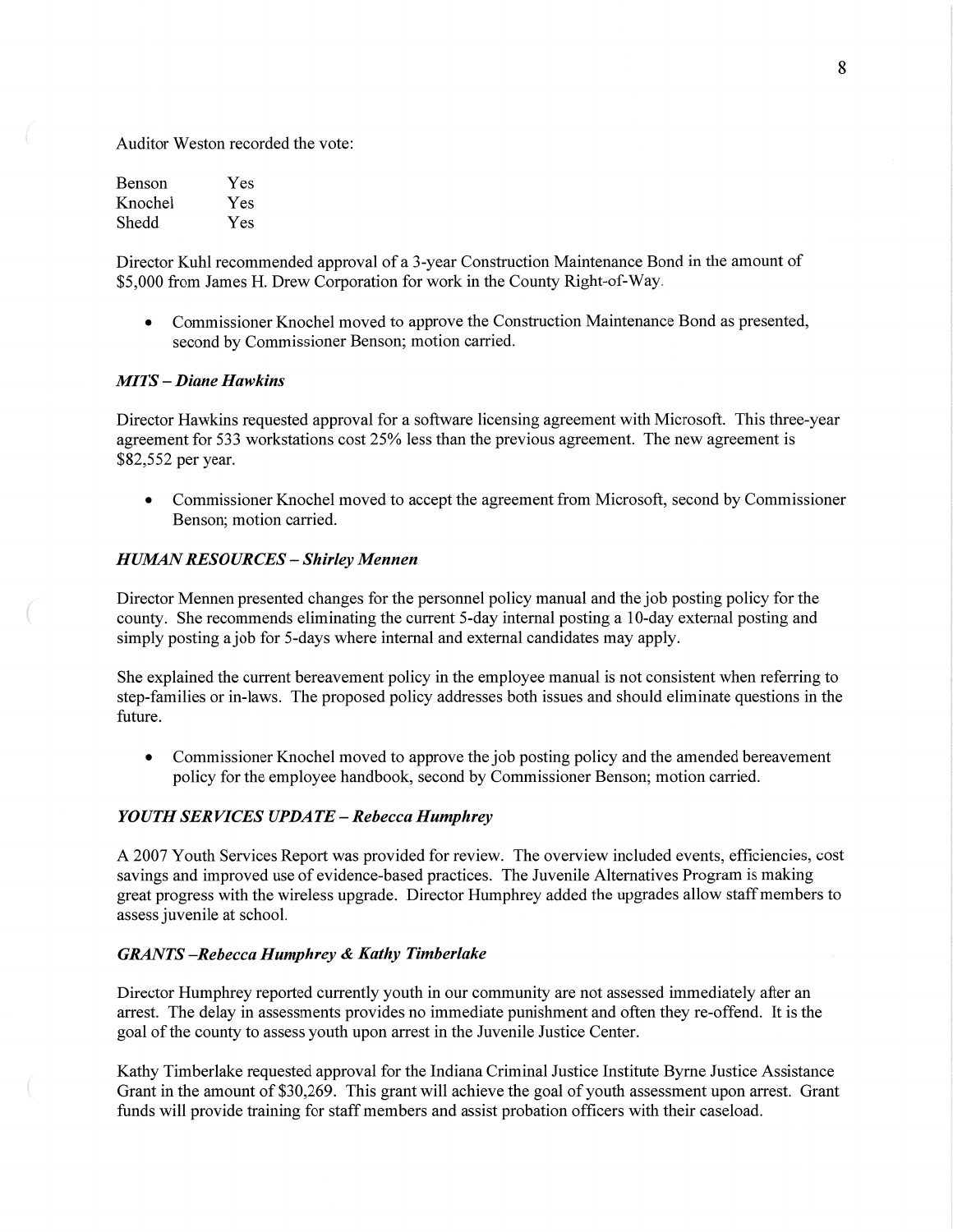• Commissioner Knochel moved to approve the grant as requested, second by Commissioner Benson; motion carried.

#### *A WARDIN G* OF *H* VAC *BIDS*

Commissioner Knochel described the recommendations from KJG Architecture regarding the **HVAC**  project. It was the opinion of the firm to accept the lowest base bid for all three projects. Mike Mennen of KJG Architecture suggested amending the contracts to include a new completion date due based off the award date. The recommendation is as follows:

- **D.A.** Dodd Base Bid #1 Jail
- Quality Plumbing & Heating Base Bid #2 Courthouse
- O D.A. Dodd Base Bid #1 Jail<br>
Quality Plumbing & Heating Base Bid #2 Courthouse<br>
Commercial Air Base Bid #3 6<sup>th</sup> Street County Office Building<br>
Acceptance of all alternates on each successful bid
- Acceptance of all alternates on each successful bid

The total for the three base bid projects is \$630,880; with the alternate projects the total is \$795,880.

**0** Commissioner Knochel moved to approve the bids as recommended by KJG Architecture for a total of \$795,880, second by Commissioner Benson; motion carried.

# *PROPOSALS* FOR *TECHNICAL ASSISTANCE WITH COMMERCIAL & INDUSTRIAL ASSESSEMENT*

Attorney Luhman opened the one bid from Tyler Technologies for Technical Assistance. The cost summary included:

Updating of Commercial & Industrial Cost Tables *-* \$20,200 **Annual** Re-examination of Commercial & Industrial Property **-** \$120 per parcel New Construction of 300 C/I parcels **—** \$36,000

2008 Trending *-* \$1.64 per parcel C/I picture taking *-* \$6.10 per parcel I&E collection *-* \$14.90 per parcel I&E analysis *-* \$14.90 per parcel

> **0** Commissioner Knochel moved to take the bid from Tyler Technologies under advisement, second by Commissioner Benson; motion carried.

County Assessor Samantha Steele recommended approval of the contract for these services. Commissioner Benson proposed the County Assessor review the bid and ensures proper funding is available.

Commissioner Knochel requested an update on 2007 Trending. Jim Flake, Tyler Technologies, is currently working with the County Assessor, Township Assessors, and GnA to complete his review of trending by February 1, 2008.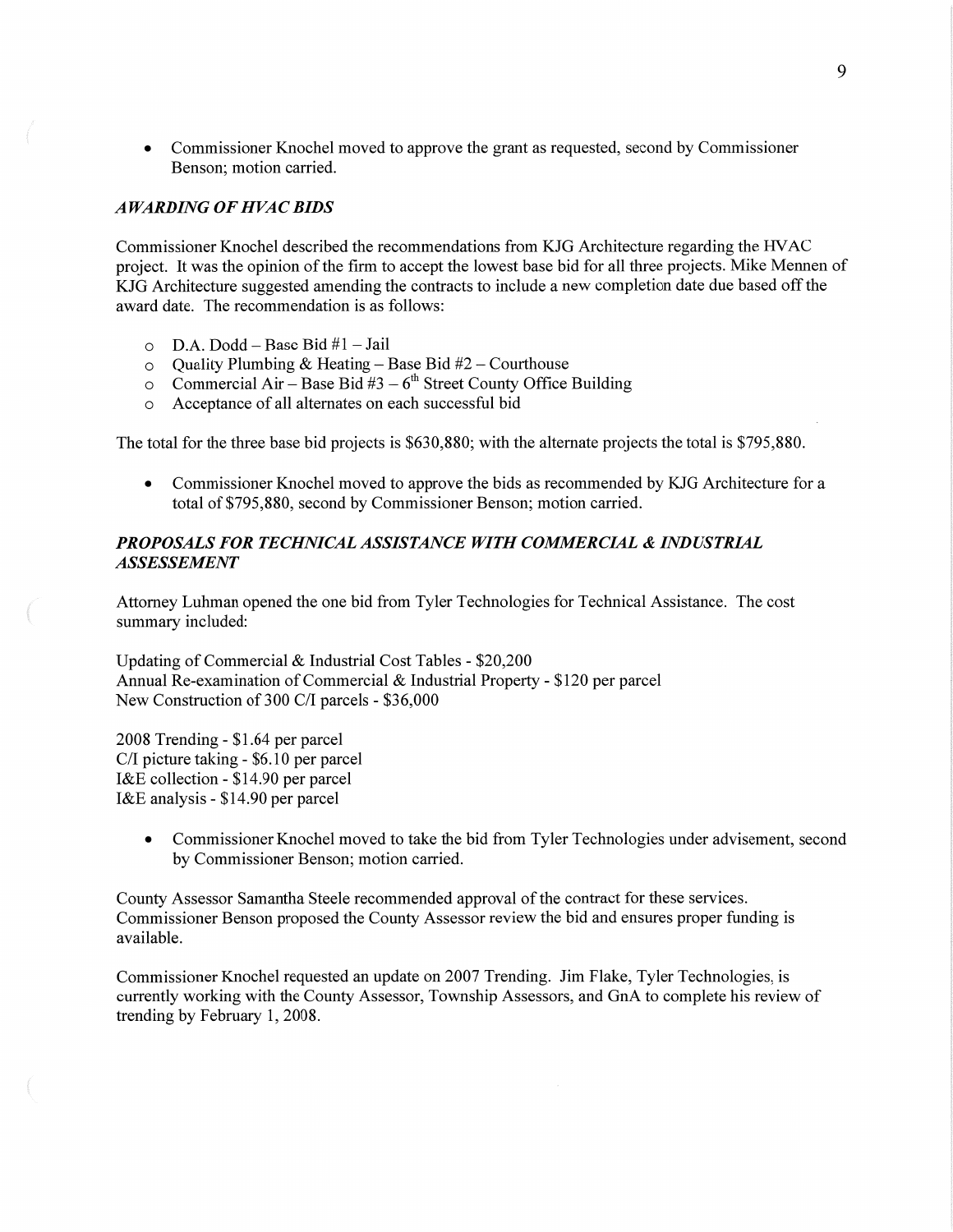# *DEMAND LETTER FROM GNA*

Attorney Luhman advised the commissioners to discuss this matter in an executive session. The commissioners set an executive session to be held at 9:00 am. on Friday, January 25, 2008.

# *APPLICATION TO VILLA*

• Commissioner Knochel moved to accept Toni Marie Grant to the Tippecanoe Villa, second by Commissioner Benson; motion carried.

# *APPOINTMENT* TO THE *COMMON* WA GE *BOARD*

**0** Commissioner Knochel moved to appoint Thomas Murtaugh to the City of West Lafayette Common Wage Board for Green Meadows Lift Station and Purdue University Common Wage Board for various projects, second by Commissioner Benson; motion carried.

### *UNFINISHED/NEW BUSINESS*

### Provisional Billing

Commissioner Benson suggested the Treasurer and Auditor discuss provisional billing due to the delay in 2007 trending.

#### Flooding

Area Plan Commission Director Sallie Fahey reported staff members surveyed **flood** sites last week. Area Plan and other county agencies will meet today to discuss the job at hand and ensure **that** services are not duplicated.

#### Covered Bridge Certification

• Commissioner Knochel moved to approve the Covered Bridge Certification, second by Commissioner Benson; motion carried.

# *REPORTS* ON *FILE*

Mail & Duplicating Clerk Mail & Duplicating Annual Report

# *PUBLIC COMMENT*

None

**0** Commissioner **Benson** moved to adjourn.